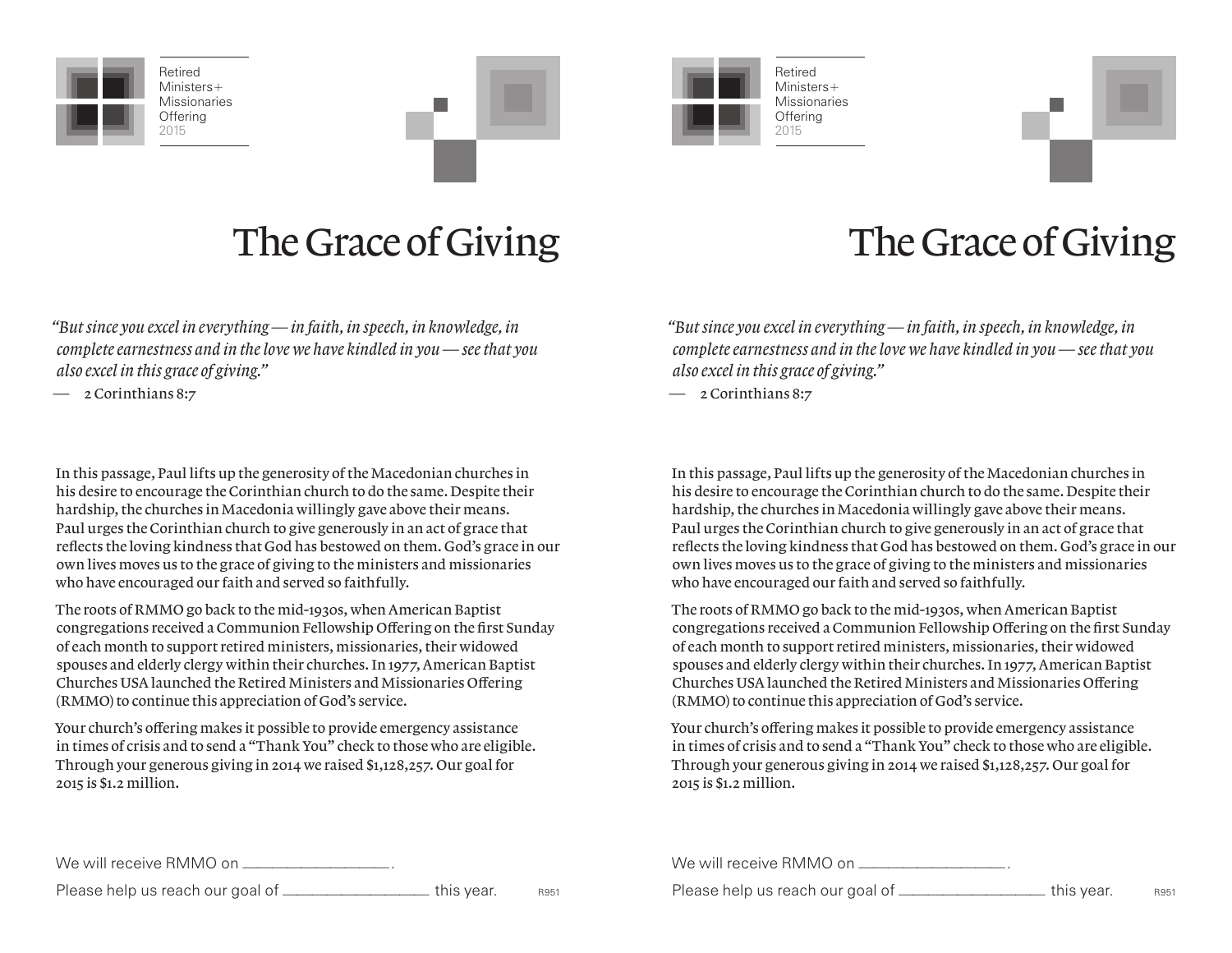## The Grace of Giving The Grace of Giving

Share your stories of spiritual leaders who have been a source of God's gracious giving. We will use them to highlight the many ways retired ministers, missionaries and their widowed spouses have contributed to our congregation.

Share your stories of spiritual leaders who have been a source of God's gracious giving. We will use them to highlight the many ways retired ministers, missionaries and their widowed spouses have contributed to our congregation.

"We know that our church cannot be all things to all people and we cannot serve all the people we wish we could serve. We need our ABC-USA missionaries who are working hard serving as the hands and feet of Christ in places we cannot reach on our own. RMMO provides local churches with a wonderful opportunity to say "thank you" in a tangible way to all of the ministers and missionaries who have sacrificially served in our American Baptist family."

— Rev. Anne Scalfaro, Senior Pastor Calvary Baptist Church of Denver, Colorado "We know that our church cannot be all things to all people and we cannot serve all the people we wish we could serve. We need our ABC-USA missionaries who are working hard serving as the hands and feet of Christ in places we cannot reach on our own. RMMO provides local churches with a wonderful opportunity to say "thank you" in a tangible way to all of the ministers and missionaries who have sacrificially served in our American Baptist family."

— Rev. Anne Scalfaro, Senior Pastor Calvary Baptist Church of Denver, Colorado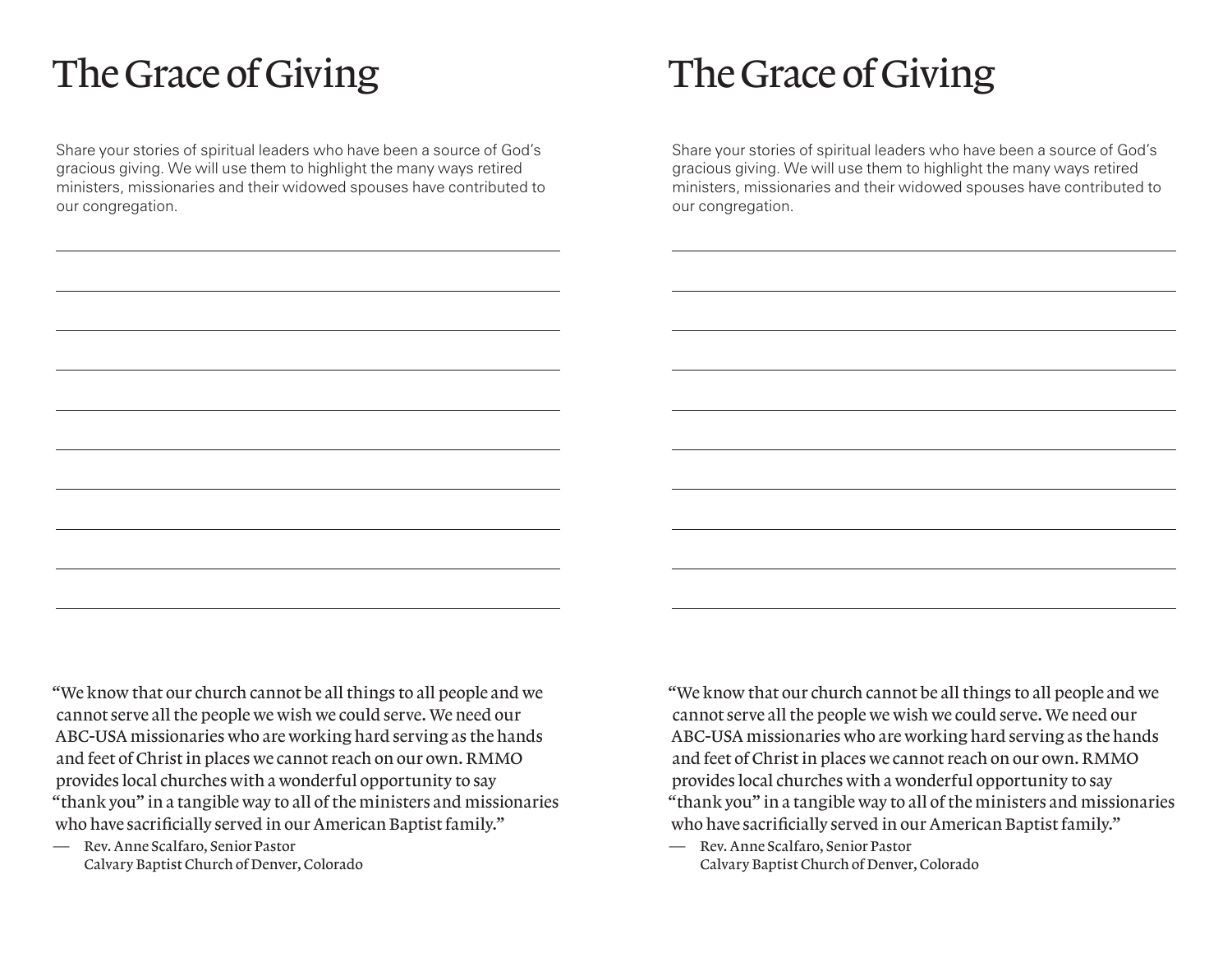

Retired Ministers+ **Missionaries Offering** 2015





The Importance of RMMO

# The Importance of RMMO

Following God's call does not come without certain sacrifices. Retired ministers, missionaries and their widowed spouses often have limited options to adequately plan for the future. Medical problems, relocating or the death of a spouse can also cause these leaders to find themselves far from the church family that once supported them.

RMMO provides financial support for the retired ministers, missionaries and widowed spouses who have helped build our churches. The assistance provided by RMMO restores that lifeline and ongoing connection to the ABC family. Like anyone else, retired ministers and missionaries experience anxiety and worry when unforeseen expenses arise. RMMO exists to alleviate the stress and hardship of unexpected expenses.

Following God's call does not come without certain sacrifices. Retired ministers, missionaries and their widowed spouses often have limited options to adequately plan for the future. Medical problems, relocating or the death of a spouse can also cause these leaders to find themselves far from the church family that once supported them.

RMMO provides financial support for the retired ministers, missionaries and widowed spouses who have helped build our churches. The assistance provided by RMMO restores that lifeline and ongoing connection to the ABC family. Like anyone else, retired ministers and missionaries experience anxiety and worry when unforeseen expenses arise. RMMO exists to alleviate the stress and hardship of unexpected expenses.

RMMO recipients have used their funds to:

- Pay for medical expenses not typically covered by Medicare expenses that include hearing aids, dental services and vision care
- Pay for renovations to make their home wheelchair accessible
- Purchase prescription medication not covered under health insurance
- Make emergency home repairs

RMMO recipients have used their funds to:

- Pay for medical expenses not typically covered by Medicare expenses that include hearing aids, dental services and vision care
- Pay for renovations to make their home wheelchair accessible
- Purchase prescription medication not covered under health insurance
- Make emergency home repairs

| We will receive RMMO on __                          |      | We will receive RMMO on _          |
|-----------------------------------------------------|------|------------------------------------|
| Please help us reach our goal of ____<br>this year. | R959 | Please help us reach our goal of _ |

| help us reach our goal of _ | this vear. | R959 |
|-----------------------------|------------|------|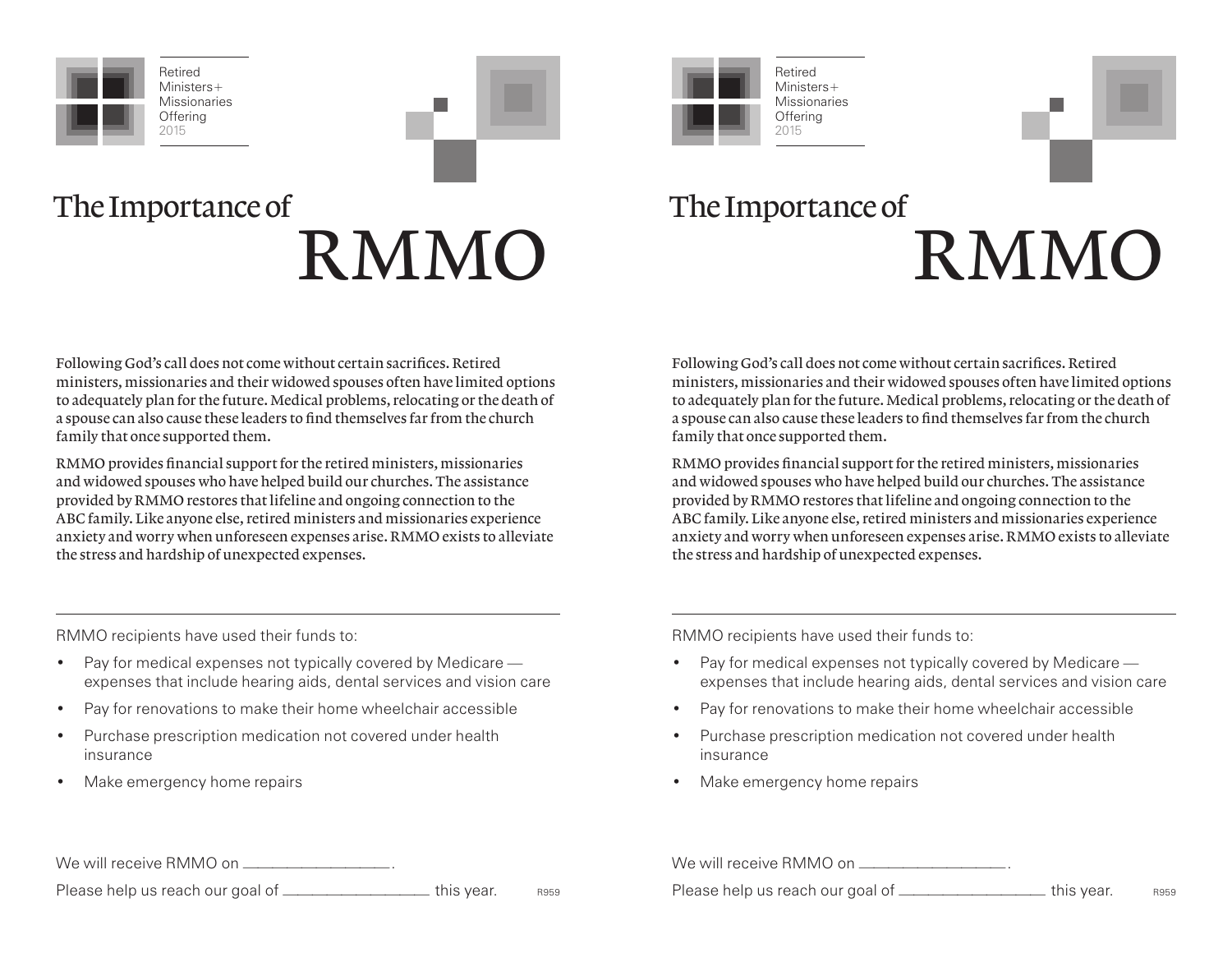# The Importance of RMMO

# The Importance of RMMO

"As retirees, we very much appreciate the care and concern that is extended to us through RMMO."

It almost seems as though this husband and wife have never known a time when they were not serving American Baptist Churches, USA in one capacity or another during their 35 years of ministry. While he pastored, she served as a regional executive in charge of missions. Later, she became an associate pastor and he served as area minister and an ABC ambassador.

"We always promoted the RMMO offering during my time as pastor of three different churches. We knew that it was helping to meet the needs of clergy and missionaries who had given so much to the denomination. But once we retired and later needed assistance, the RMMO took on personal significance. Unfortunately, our medical coverage does not include costs for eye and ear care. We needed help to pay the costs for a hearing aid which was very expensive but makes such a difference when you start to experience hearing loss. *Last year we visited our daughter and attended church with her on a Sunday when they were taking the RMMO offering. She stood up and testified about how it had made such a difference for my wife and me and how grateful we were to know that help was available.*"

— Retired Pastors in Florida

Your generosity honors God and those servants who willingly said "Yes" to the call to serve. This is the Grace of Giving.

"As retirees, we very much appreciate the care and concern that is extended to us through RMMO."

It almost seems as though this husband and wife have never known a time when they were not serving American Baptist Churches, USA in one capacity or another during their 35 years of ministry. While he pastored, she served as a regional executive in charge of missions. Later, she became an associate pastor and he served as area minister and an ABC ambassador.

"We always promoted the RMMO offering during my time as pastor of three different churches. We knew that it was helping to meet the needs of clergy and missionaries who had given so much to the denomination. But once we retired and later needed assistance, the RMMO took on personal significance. Unfortunately, our medical coverage does not include costs for eye and ear care. We needed help to pay the costs for a hearing aid which was very expensive but makes such a difference when you start to experience hearing loss. *Last year we visited our daughter and attended church with her on a Sunday when they were taking the RMMO offering. She stood up and testified about how it had made such a difference for my wife and me and how grateful we were to know that help was available.*"

— Retired Pastors in Florida

Your generosity honors God and those servants who willingly said "Yes" to the call to serve. This is the Grace of Giving.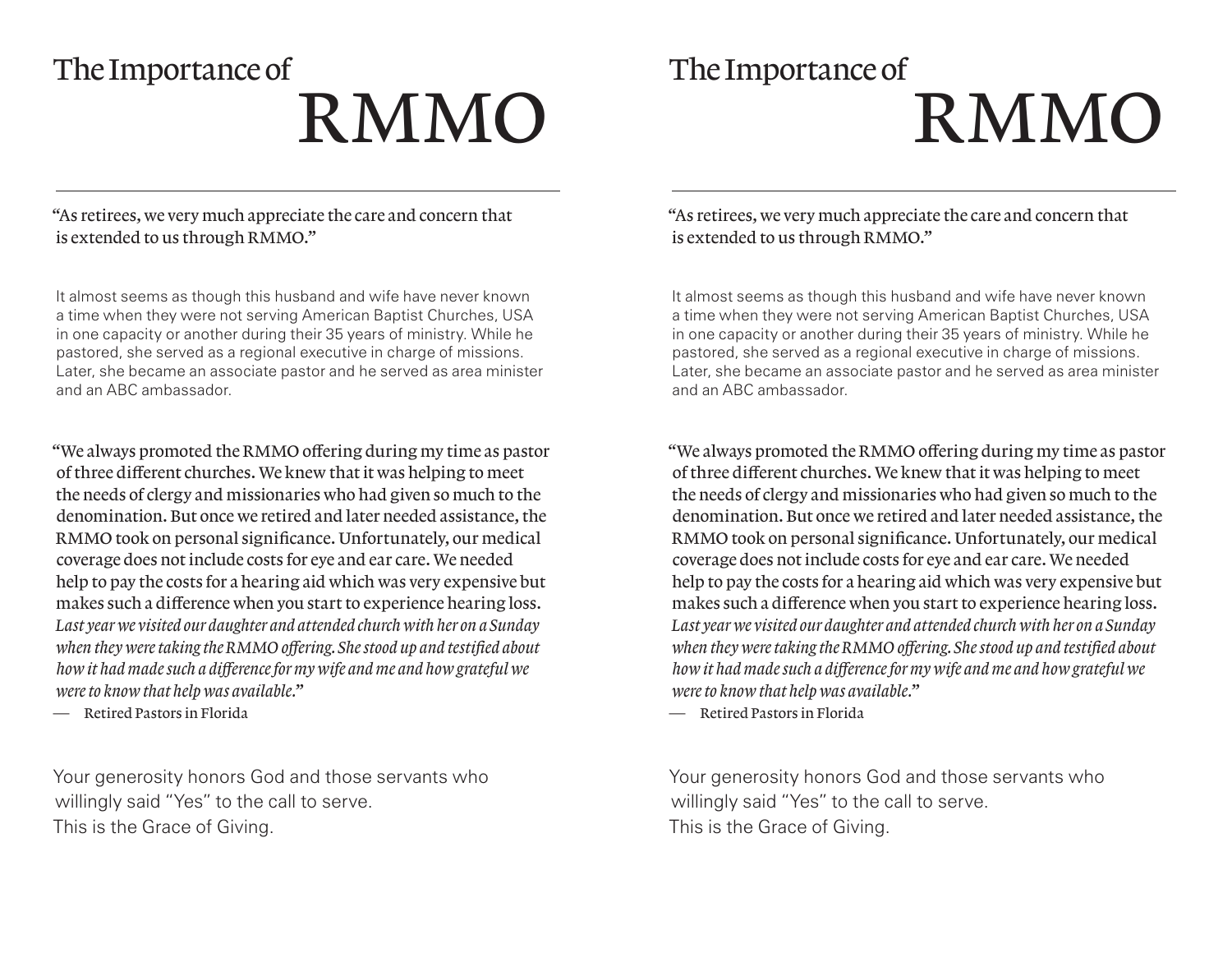

Retired Ministers+ **Missionaries Offering** 2015







## Generosity Honors God Generosity Honors God

"Each year it is a blessing to receive the check from RMMO. We may be retired but our hearts will always be in ministry."

— Retired Pastor and Spouse in California

Since the Great Depression era of the 1930's, American Baptist congregations have contributed to a special offering to provide financial support to retired ministers and missionaries and their widowed spouses. In 1977 the Retired Ministers and Missionaries Offering was formally established to continue this time-honored tradition.

Receipts for the 2014 offering totaled \$1,128,257. Of that amount, 57% was distributed in the form of "Thank You" checks to 3,391 retired American Baptist ministers, missionaries and their widowed spouses. The average check was \$179.09.

A large portion of the offering is also used to provide emergency support in crisis situations and financial assistance. Over the years recipients have used these funds to pay for home repairs such as a roof damaged in a storm, a new boiler or water tank during the cold winter months, construction to make a home wheelchair accessible, buy or replace hearing aids, and pay for an array of medical, dental and prescription expenses. Read the moving testimonial on the reverse side to hear first-hand how your gift makes a difference.

"Each year it is a blessing to receive the check from RMMO. We may be retired but our hearts will always be in ministry."

— Retired Pastor and Spouse in California

Since the Great Depression era of the 1930's, American Baptist congregations have contributed to a special offering to provide financial support to retired ministers and missionaries and their widowed spouses. In 1977 the Retired Ministers and Missionaries Offering was formally established to continue this time-honored tradition.

Receipts for the 2014 offering totaled \$1,128,257. Of that amount, 57% was distributed in the form of "Thank You" checks to 3,391 retired American Baptist ministers, missionaries and their widowed spouses. The average check was \$179.09.

A large portion of the offering is also used to provide emergency support in crisis situations and financial assistance. Over the years recipients have used these funds to pay for home repairs such as a roof damaged in a storm, a new boiler or water tank during the cold winter months, construction to make a home wheelchair accessible, buy or replace hearing aids, and pay for an array of medical, dental and prescription expenses. Read the moving testimonial on the reverse side to hear first-hand how your gift makes a difference.

| We will receive RMMO on ___              |            |      | We will receive RMMO on _ |            |      |
|------------------------------------------|------------|------|---------------------------|------------|------|
| Please help us reach our goal of _______ | this vear. | R960 |                           | this vear. | R960 |